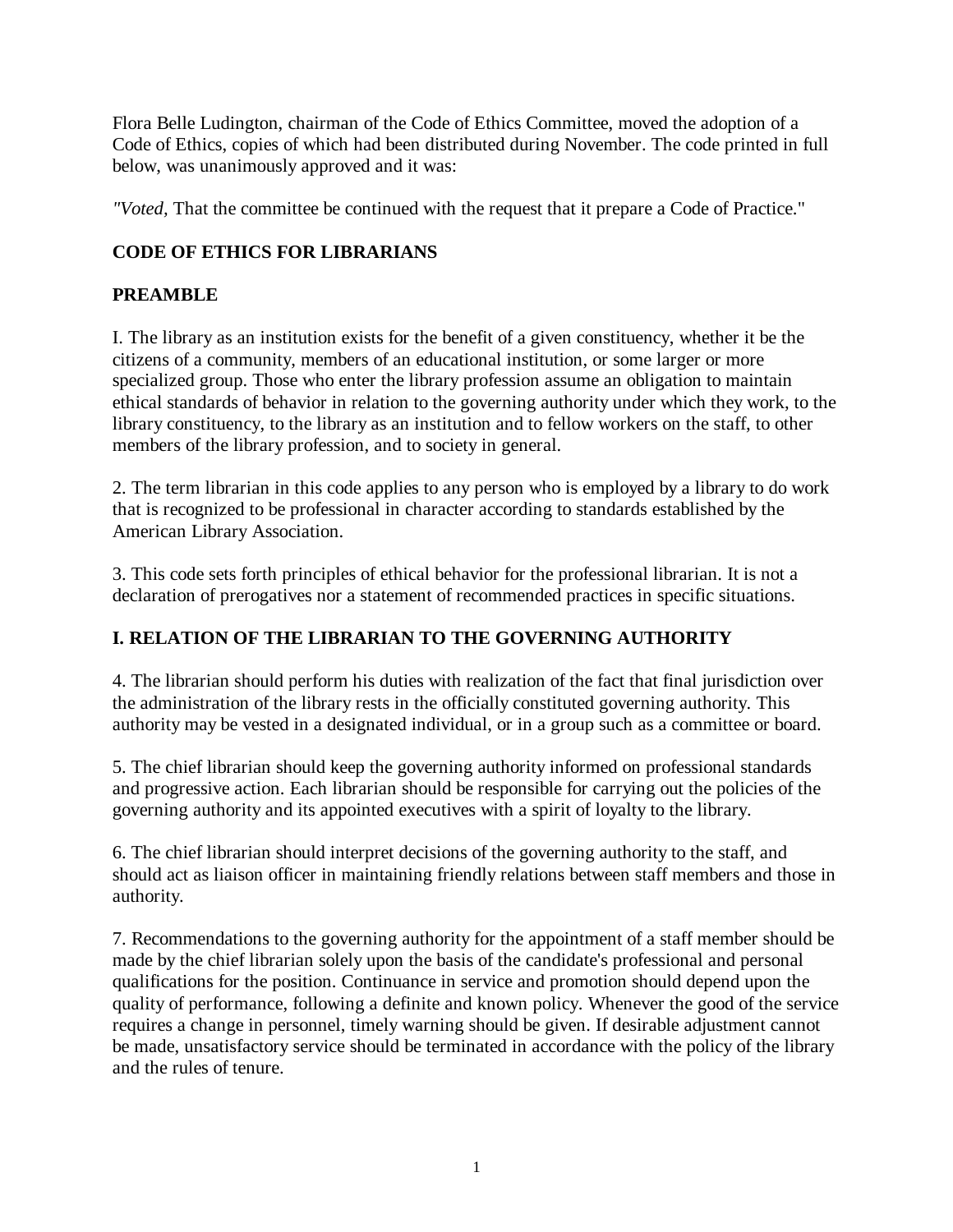8. Resolutions, petitions, and requests of a staff organization or group should be submitted through a duly appointed representative to the chief librarian. If a mutually satisfactory solution cannot be reached, the chief librarian, on request of the staff, should transmit the matter to the governing authority. The staff may further request that they be allowed to send a representative to the governing authority, in order to present their opinions in person.

#### **II. RELATION OF THE LIBRARIAN TO HIS CONSTITUENCY**

9. The chief librarian, aided by staff members in touch with the constituency, should study the present and future needs of the library, and should acquire materials on the basis of those needs. Provision should be made for as wide a range of publications and as varied a representation of viewpoints as is consistent with the policies of the library and with the funds available.

10. It is the librarian's responsibility to make the resources and services of the library known to its potential users. Impartial service should be rendered to all who are entitled to use the library.

11. It is the librarian's obligation to treat as confidential any private information obtained through contact with library patrons.

12. The librarian should try to protect library property and to inculcate in users a sense of their responsibility for its preservation.

## **III. RELATIONS OF THE LIBRARIAN WITHIN HIS LIBRARY**

13. The chief librarian should delegate authority, encourage a sense of responsibility and initiative on the part of staff members, provide for their professional development, and appreciate good work. Staff members should be informed of the duties of their positions and the policies and problems of the library.

14. Loyalty to fellow workers and a spirit of courteous cooperation, whether between individuals or between departments, are essential to effective library service.

15. Criticism of library policies, service, and personnel should be offered only to the proper authority for the sole purpose of improvement of the library.

16. Acceptance of a position in a library incurs an obligation to remain long enough to repay the library for the expense incident to adjustment. A contract signed or agreement made should be adhered to faithfully until it expires or is dissolved by mutual consent.

17. Resignations should be made long enough before they are to take effect to allow adequate time for the work to be put in shape and a successor appointed.

18. A librarian should never enter into a business dealing on behalf of the library which will result in personal profit.